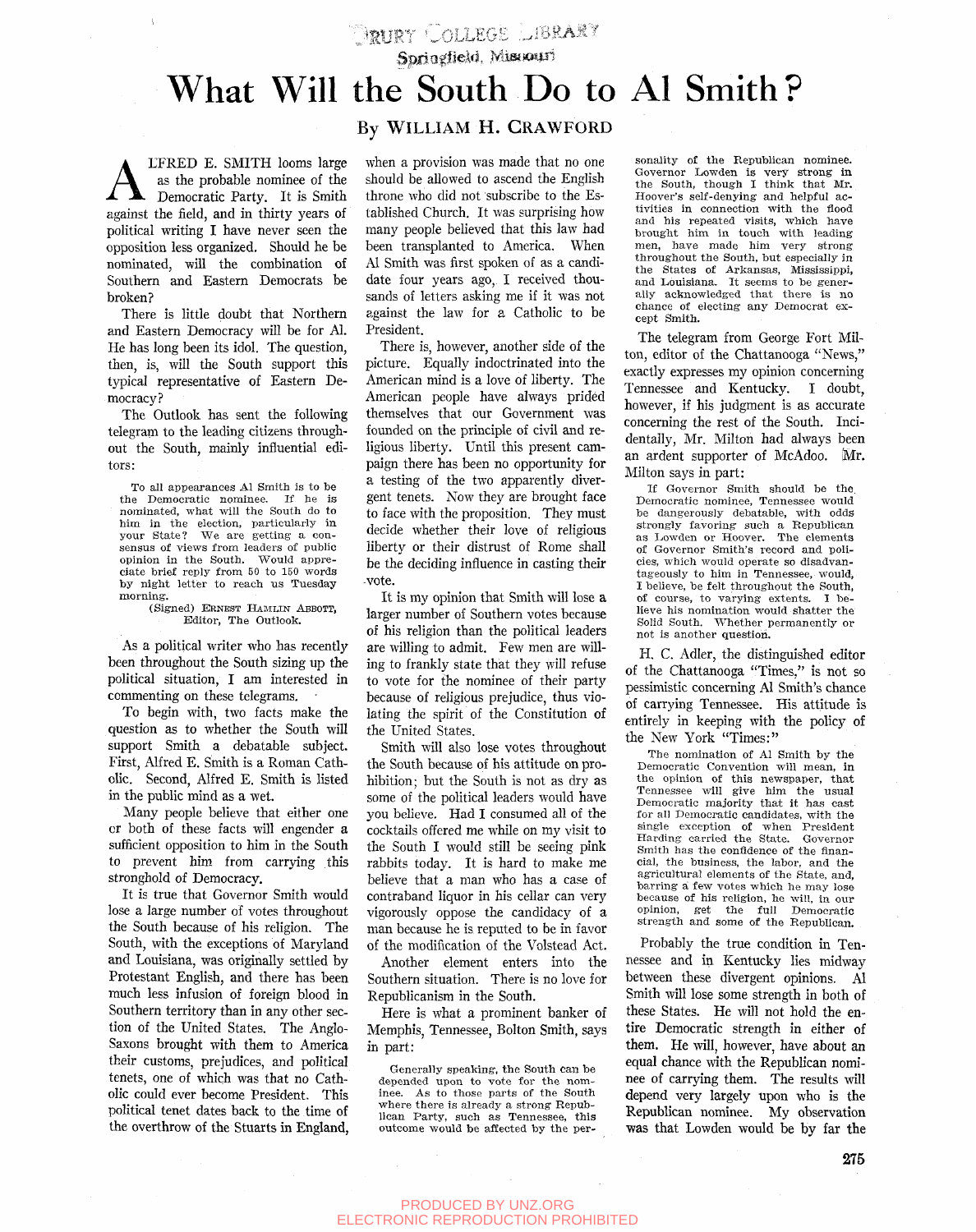strongest Republican candidate in Kentucky and Tennessee.

The opinion of Jesse H. Jones, the publisher of the Houston "Chronicle," should have great weight in determining the attitude of the Southern Democrats. For Mr. Jones was the treasurer of the last Democratic Presidential campaign, and occupies one of the seats of the mighty in the Democratic Council. Mr. Jones said:

Texas will give its electoral vote to the Democratic nominee for the Presidency in 1928 by a very large majority, regardless of who the nominee may be, but Governor Smith would probably not get as large a vote as some one more in accord with the sentiments of a majority of the people of Texas on the question of prohibition.

The opinion of the editor of the Houston "Chronicle" exactly coincides with that of its owner.

Eugene Butler, of the Texas edition of the "Progressive Farmer," Dallas, Texas, agrees with Mr. Jones in his opinion concerning Texas. The gist of his message is:

Texas and remainder of South that always goes Democratic would go for Smith, **but** at greatly reduced majorities. In States such as Tennessee and Oklahoma that sometimes go Republican I shouldn't be surprised if they went Republican with Smith Democratic nominee.

It will thus be seen, first, that the opinion in Texas is unanimous that Smith will receive a smaller vote than any other Democratic nominee; second, that he would carry the State if nominated.

The "Times Picayune" of New Orleans believes that Louisiana is more interested at present in flood control than in National politics; but it closes its telegram with:

"We give this as our opinion, however, that Louisiana's electoral vote will be cast for the Democratic Presidential nominee."

John M. Parker, ex-Governor of Louisiana, and former Vice-Presidential nominee on the Bull Moose ticket, and one of the most influential citizens of the South, says:

If Governor Smith is the Democratic nominee for President, he will carry practically all the Southern States.

Using these opinions as a basis, and adding to them my personal observations, I think it is reasonably safe to assume' that Louisiana will support Smith should he be the Democratic nominee.

Frederick Sullens, editor of the Jackson, Mississippi, "News," believes that it will be a calamity for the Democrats to nominate Al Smith. In discussing the results should Smith be nominated, he said:

If he is nominated, it is practically certain that prohibition forces and Protestant church leaders will oppose his election, and this means splitting the Democratic Party wide open in Mississippi. In brief. Smith's nomination would be political suicide for the Democratic Party.

The opinion of Grover C. Hall, editor of the Montgomery "Advertiser," accurately mirrors the political attitude of Alabama. Personally, I know that Mr. Hall is not an ardent supporter of Governor Smith. He says:

It is my opinion that, if nominated by the Democrats for President, Governor Smith would carry the Solid South, but by a reduced majority.

The name of Howell has for two generations been associated in the South with safe and sound Democratic principles. As a youth I imbibed Democratic doctrines from the writings of Eben Howell, and his son, Clark Howell, the present editor of the Atlanta "Constitution," has continued the high standard and influence formerly held by his father. Mr. Howell doubts the possibility of nominating Smith, but believes that, if nominated, he will carry the Solid South. His reply was:

I have my doubts about Al Smith being able to obtain the necessary twothirds vote to secure Democratic Presidential nomination, and if this traditional rule is changed and nomination forced by majority action, the nomination would not, in my opinion, be worth having, for it would inevitably result in party split. If, however, Smith can be nominated by two-thirds vote of the Convention, he would, in my opinion, carry the Solid South, and believe there would be no doubt about Georgia.

Mr. Julian Harris, editor of the "Inquirer-Sun" of Columbus, Georgia, makes some very pertinent points. First, Smith will carry the Solid South if nominated, with the possible exception of Kentucky. Second, no newspaper of influence in Georgia is fighting Governor Smith, though several editors would prefer another nominee, and last, that his own belief is "that Al Smith is the one and only Democrat who has the shadow of a chance to defeat the Republican candidate."

E. D. Lambright, editor of the "Tribune," Tampa, Florida, believes that Smith would encounter strong opposition in Florida because of religious prejudice, his wet views, and his advocacy of present Federal Inheritance Tax Law. "Despite all these," he says, "I believe that traditional Democratic loyalty would give him Florida's electoral vote, though by alarmingly reduced majority. Smith, however, will never get vote of Florida delegation for nomination."

Frank Shutts, editor of the Miami "Herald," concurs in the opinion that Smith will carry Florida. He says:

If Governor Smith received the Democratic nomination for the Presidency, in our judgment, he will receive the electoral vote of Florida, but pos-<br>sibly by a reduced majority. There sibly by a reduced majority. has been no public agitation in this State so far, either for or against his candidacy.

William E. Gonzales, editor and publisher of the Columbia "State," does not believe that it would be wise for the Democrats to nominate Smith, "because of bitterness certain to develop in campaign in which issues of liquor and religion will be forced." Mr. Gonzales, however, believes that "the Solid South would support him, if nominated."

Mr. Wade H. Harris, editor of the Charlotte, North Carolina, "Observer," believes that religious prejudice against Smith is so strong that none of the Southern States except Florida and Louisiana would vote for him. Concerning this issue he said:

The liquor issue does not operate against Smith so potently as does the religious issue. It may be regarded as an unfortunate fact, but it is a fact all the same, that fear of Catholic influences at some time dominating Smith<br>in the Presidential chair, exists. It is in the Presidential chair, exists. widespread and defies the cry of intolerance and bigotry. It is being boldly proclaimed as the chief objection to Smith, and it is a sentiment so deeply rooted in this section of the Nation that it might as well be accepted as ineradicable.

Mr. Louis I. Jaffe, editor of the Virginia "Pilot," of Norfolk, has exactly the same opinion concerning the hostility in the South against Smith because of his religion as was expressed by his distinguished fellow-editor, Mr. Harris, of North Carolina. But he interprets the result differently. While many Virginians will oppose Smith because of his religion, he believes that the State would go for him in the general election. He concludes his telegram with:

If he is nominated, he will have the cordial support of Virginia's most influential newspapers. The judgment that Smith would carry Virginia is concurred in by many of our most experienced politicians and almost unanimously by detached observers not affiliated with the organized prohibition forces or with the Ku Klux Klan.

Mr. Richard H. Edmond, of Baltimore, the distinguished editor of "Man-

*(Continued on page 285)*